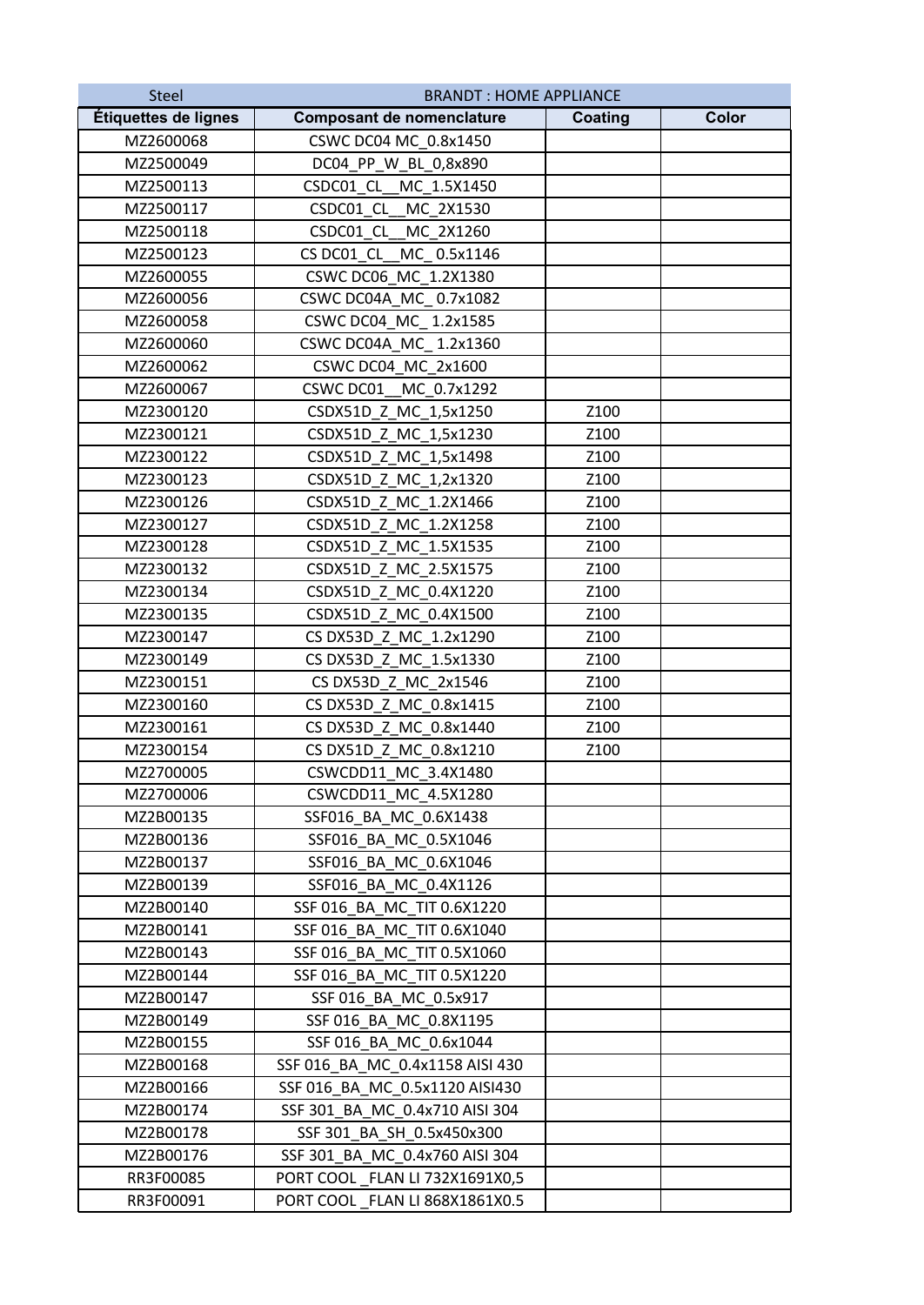| RR3F00088 | PORTCOOL_FLANLI868X1711X0,5   |      |            |
|-----------|-------------------------------|------|------------|
| DW2Y00069 | PORTE FS INOX FLAN 724X732    |      |            |
| MZ2300172 | CS C67_MC_0.35X1415           |      |            |
| MZ3H00002 | ACIER ELEC LAF MC 0.50x180    |      |            |
| MZ2300138 | CSDX51D PP W MC 0.5X1180      | Z100 | White      |
| MZ2300139 | CSDX51D PP W MC 0.5X1460      | Z100 | White      |
| MZ2300141 | CSDX51D PP W MC 0.8X1188      | Z100 | White      |
| MZ2300142 | CSDX51D_PP_W_MC_0.8X1468      | Z100 | White      |
| MZ2500043 | CSDX51_PP_W_MC_0,7x1105       | Z100 | White      |
| MZ2500046 | CSDX51 PP SILV MC 0,7x1105    | Z100 | Silver     |
| MZ2500050 | CSDX54D_S__0,8x840x890        | Z100 | Silver     |
| MZ2500104 | CSDX51_PP_W_MC_0.5X1476       | Z100 | White      |
| MZ2500107 | CSDX51_PP_W_MC_0.5X878        | Z100 | White      |
| MZ2500111 | CSDX51_PP_W_MC_0.5X1458       | Z100 | White      |
| MZ2500112 | CSDX51_PP_X_MC_0.5X1458       | Z100 | Match Inox |
| MZ2500154 | CS DX51_PP_SILV_MC_0.5X1476   | Z100 | Silver     |
| MZ2500138 | CS DX54_PP_W_MC_0.5x1190 Z100 | Z100 | White      |
| MZ2500140 | CS DX54_PP_W_MC_0.6x1458      | Z100 | White      |
| MZ2500178 | CS DX54D PP S MC 0.5X1190     | Z100 | Silver     |
| MZ2500176 | CS DX54 PP_S_MC_0.6X1496      | Z100 | Silver     |
| MZ2500155 | CS DX51_PP_SILV_MC_0.5X878    | Z100 | Silver     |

| <b>Plastic / Chemical</b> | <b>BRANDT: HOME APPLIANCE</b>       |                |                      |  |
|---------------------------|-------------------------------------|----------------|----------------------|--|
| <b>Référence</b>          | <b>Désignation</b>                  | <b>Segment</b> | <b>Sous segment</b>  |  |
| MZ2M00027                 | ABS_TERLURAN GP35                   | Polymères      | ABS INJ              |  |
| MZ2M00054                 | ABS NOVODUR P2H-AT                  | Polymères      | ABS INJ              |  |
| MZ2M00080                 | <b>PP HB 601WG</b>                  | Polymères      | PP                   |  |
| MZ2M00081                 | POM F20-036-BLACK                   | Polymères      | <b>POM</b>           |  |
| MZ2M00082                 | GRILON TSG 30/4 LF 15 CROCHET       | Polymères      | PA                   |  |
| MZ2M00083                 | PP MOPLEN EP440 BASEL ENTRETOISE    | Polymères      | PP                   |  |
| MZ2M00084                 | MATIERE INJECTION RENFORT CALE MOTI | Polymères      | PP                   |  |
| MZ2M00086                 | ABS_NOVODUR P2H AT BLACK 901510     | Polymères      | ABS INJ              |  |
| MZ2M00089                 | PA6 POLIMIDASGNA                    | Polymères      | PA                   |  |
| MZ2M00095                 | PS HIPS325                          | Polymères      | <b>HIPS</b>          |  |
| MZ2M00096                 | LDPE MT10R                          | Polymères      | LDPE                 |  |
| MZ2M00099                 | PP PP575P                           | Polymères      | PP                   |  |
| MZ2M00100                 | PC PC1303EP22CRIS                   | Polymères      | PC                   |  |
| MZ2M00101                 | <b>POM 140S</b>                     | Polymères      | <b>POM</b>           |  |
| MZ2M00103                 | <b>POM 90S</b>                      | Polymères      | <b>POM</b>           |  |
| MZ2M00104                 | ABS AF366F                          | Polymères      | ABS AF               |  |
| MZ2M00109                 | MTB_M281266LINOXB262,00%            | Colorant       | Masterbatch          |  |
| MZ2M00113                 | PA OROMID RC 66 GF 30 NOIR-PA66 30% | Polymères      | PA                   |  |
| MZ2M00123                 | GPPS G-116HVBLUE                    | Polymères      | <b>GPPS</b>          |  |
| MZ2M00126                 | MTB M248228 BLANC                   | Colorant       | Masterbatch          |  |
| MZ2M00128                 | ABS QU-0191SW91527                  | Polymères      | <b>ABS EXTRUSION</b> |  |
| MZ2M00129                 | PP BJ750 W180                       | Polymères      | PP                   |  |
| MZ2M00130                 | PA 6,6 RADILON AHS 372 M NER        | Polymères      | PA                   |  |
| MZ2M00131                 | MTB PS GPPS PG-383M+MILKY           | Colorant       | Masterbatch          |  |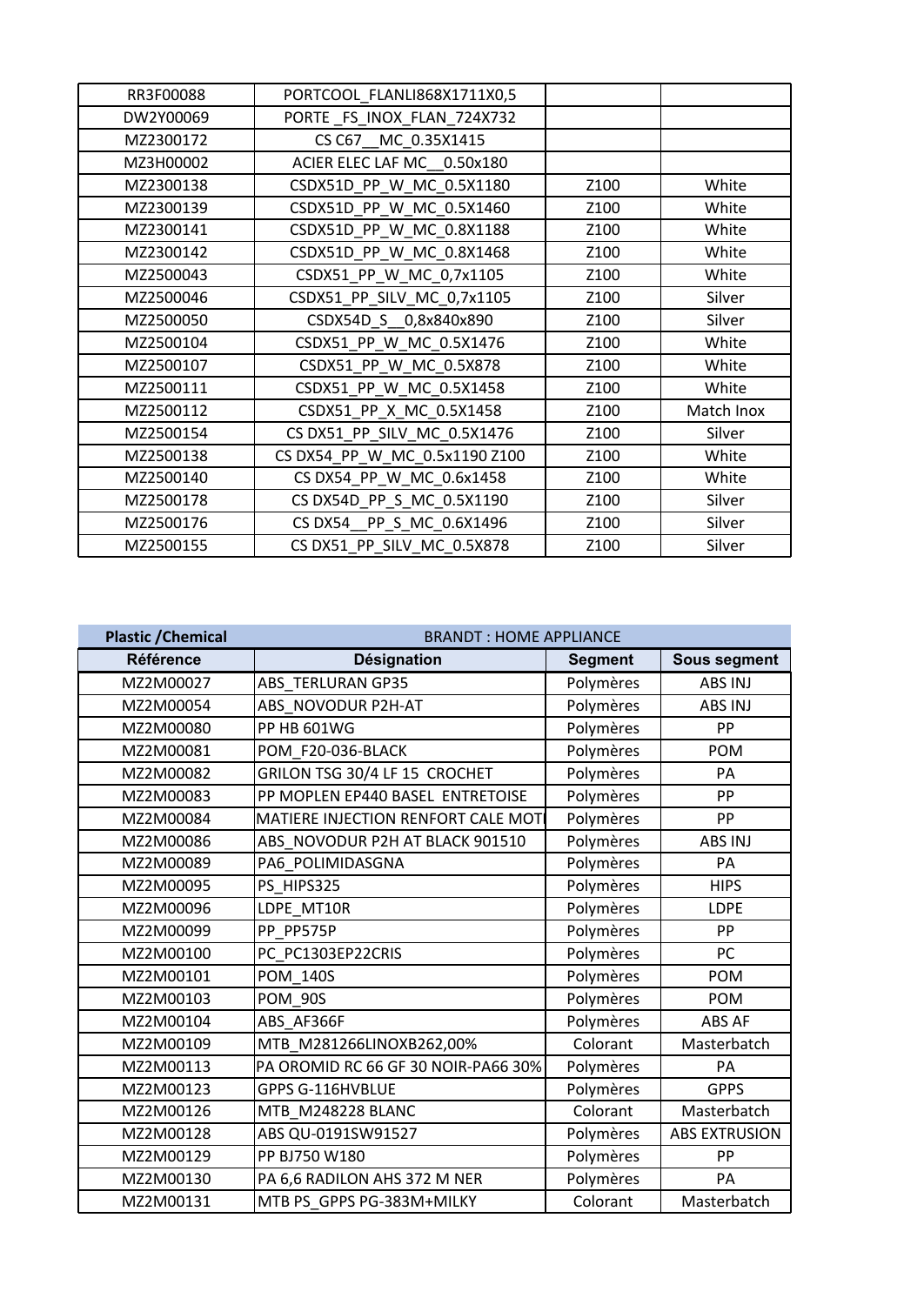| MZ2M00133 | MTB NOIR PENE40TP (PP)               | Colorant  | Masterbatch    |
|-----------|--------------------------------------|-----------|----------------|
| MZ2M00136 | PC LEXAN 141R-701-0-50ST NOIR        | Polymères | PC             |
| MZ2M00139 | PC MAKROLON LED2245                  | Polymères | PC             |
| MZ2M00140 | PLAST PP FP-FB51 V2                  | Polymères | PP             |
| MZ2M00142 | ABS/PC_NATUREL                       | Polymères | (PC+ABS) blend |
| MZ2M00144 | PP 40% BaSo4                         | Polymères | Charges        |
| MZ2M00148 | PP 30% FIBRE VERRE                   | Polymères | PP+Fibres      |
| MZ2M00150 | Pigment PP TC P419U FLX-190093701003 | Colorant  | Masterbatch    |
| MZ2M00152 | Pigment PP TC P199C FLX-190093901002 | Colorant  | Masterbatch    |
| MZ2M00153 | Pigment MTB_PP TC PCG9C FLX-19009490 | Colorant  | Masterbatch    |
| MZ2M00154 | Pigment MTB_PP FV P419U FLX-19009410 | Colorant  | Masterbatch    |
| MZ2M00156 | Pigment MTB_POM P419U FLX-19009430   | Colorant  | Masterbatch    |
| MZ2M00158 | PP_HAIPLEN H80 HWD T11 Grey          | Polymères | Charges        |
| MZ2M00159 | HAIPLEN H60 HWD C15 White RAL9003    | Polymères | Charges        |
| MZ2M00160 | HAIPLEN H60 HWD C15 White            | Polymères | Charges        |
| MZ2M00163 | PLAST PC COLORANT GRIS MIDEA         | Colorant  | Masterbatch    |
| MZ2M00172 | PA66_LATAMID 66 H2 G/35 V0KB1        | Polymères | PA             |
| MZ2M00173 | PA66 ZYTEL FR70G25V0                 | Polymères | PA             |
| MZ2M00174 | PA66 ZYTEL 101L NC010                | Polymères | PA             |
| MZ2M00176 | PET RYNITE FR 530L                   | Polymères | <b>PET</b>     |
| MZ2M00178 | MTB_M244384_BLEU_PSC                 | Colorant  | Masterbatch    |
| MZ2M00188 | MTB PEBL2700 BLANC                   | Colorant  | Masterbatch    |
| MZ2M00189 | MTB PSBL61524-IS BLANC               | Colorant  | Masterbatch    |
| MZ2M00190 | PVC GRIS_CLAIR                       | Polymères | <b>PVC</b>     |
| MZ2M00225 | MTB BLEU PEAZ61636I                  | Colorant  | Masterbatch    |
| MZ2U00002 | FOAM ISO PMDI 92140                  | Mousse    | <b>ISO</b>     |
| MZ2U00006 | FOAM C5 GAZ                          | GAZ       | C <sub>5</sub> |
| MZ3F00001 | PSE LL TOP SF 451                    | Polymères | <b>EPS</b>     |
| XZ3N00064 | Polyol                               | Mousse    | Polyol         |
|           |                                      |           |                |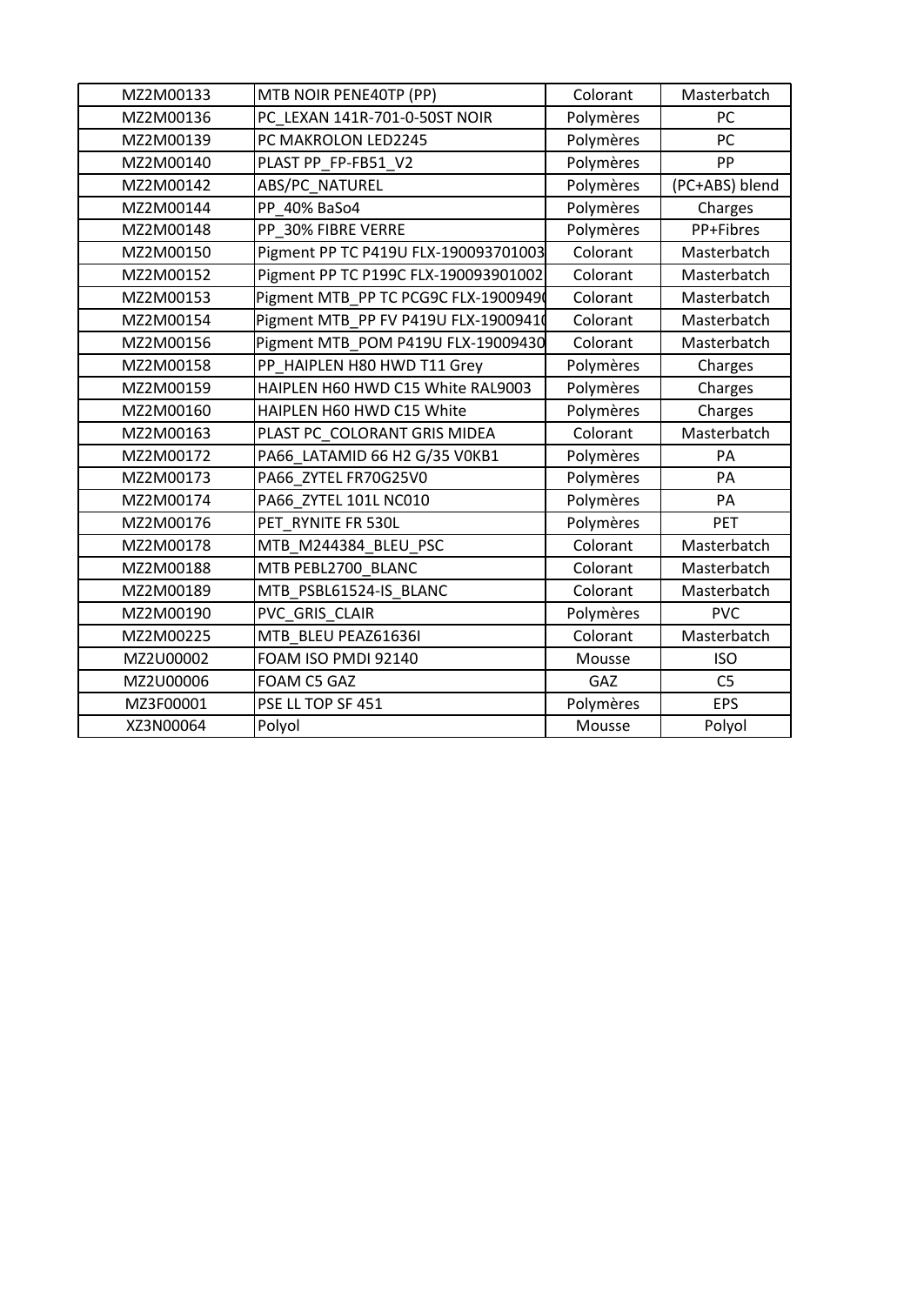| <b>Grade</b> | <b>Annual Consumption (MT)</b> |
|--------------|--------------------------------|
| <b>CRC</b>   | 412                            |
| <b>CRC</b>   | 289                            |
| <b>CRC</b>   | 24                             |
| <b>CRC</b>   | 76                             |
| <b>CRC</b>   | 20                             |
| CRC          | 895                            |
| <b>CRC</b>   | 289                            |
| CRC          | 631                            |
| <b>CRC</b>   | 699                            |
| <b>CRC</b>   | 93                             |
| <b>CRC</b>   | 559                            |
| <b>CRC</b>   | 737                            |
| <b>HDG</b>   | 267                            |
| <b>HDG</b>   | 121                            |
| <b>HDG</b>   | 28                             |
| <b>HDG</b>   | 36                             |
| <b>HDG</b>   | 11                             |
| <b>HDG</b>   | 47                             |
| <b>HDG</b>   | 265                            |
| <b>HDG</b>   | 10                             |
| <b>HDG</b>   | 130                            |
| <b>HDG</b>   | 679                            |
| <b>HDG</b>   | 231                            |
| <b>HDG</b>   | 128                            |
| <b>HDG</b>   | 105                            |
| <b>HDG</b>   | 8                              |
| <b>HDG</b>   | 14                             |
| <b>HDG</b>   | 18                             |
| <b>HRC</b>   | 203                            |
| <b>HRC</b>   | 84                             |
| <b>INOX</b>  | $\overline{2}$                 |
| <b>INOX</b>  | 93                             |
| <b>INOX</b>  | 183                            |
| <b>INOX</b>  | 229                            |
| <b>INOX</b>  | 101                            |
| <b>INOX</b>  | 226                            |
| <b>INOX</b>  | 45                             |
| <b>INOX</b>  | 100                            |
| <b>INOX</b>  | 405                            |
| <b>INOX</b>  | 138                            |
| <b>INOX</b>  | 407                            |
| <b>INOX</b>  | 80                             |
| <b>INOX</b>  | 5                              |
| <b>INOX</b>  | 41                             |
| <b>INOX</b>  | 7                              |
| <b>INOX</b>  | 47                             |
| Look inox    | 63                             |
| Look inox    | 208                            |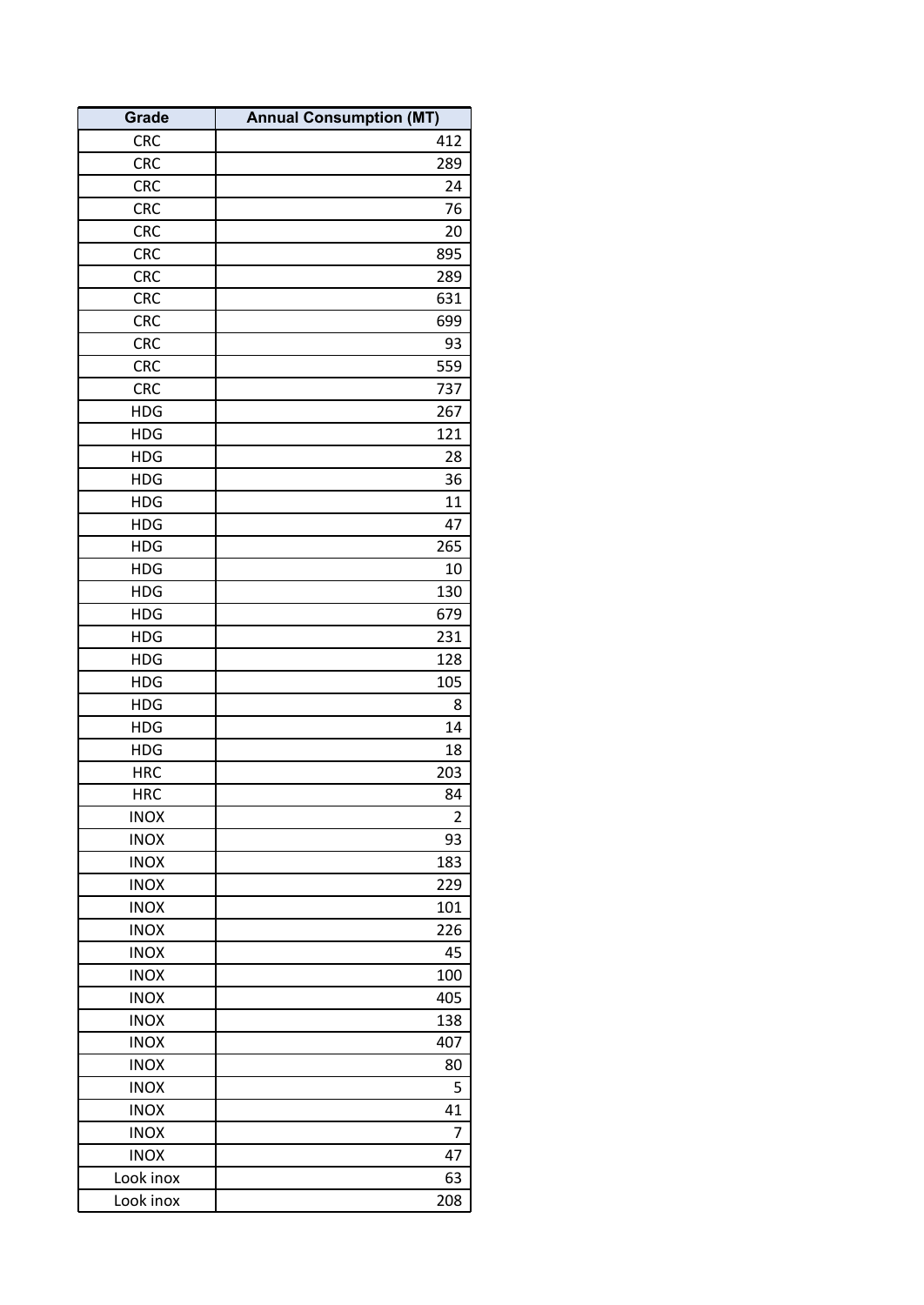| Look inox    | 101  |
|--------------|------|
| Look inox    | 19   |
| <b>NGOES</b> | 4    |
| <b>NGOES</b> | 2792 |
| <b>PPGI</b>  | 11   |
| <b>PPGI</b>  | 54   |
| <b>PPGI</b>  | 21   |
| <b>PPGI</b>  | 98   |
| <b>PPGI</b>  | 596  |
| <b>PPGI</b>  | 1507 |
| <b>PPGI</b>  | 714  |
| <b>PPGI</b>  | 1427 |
| <b>PPGI</b>  | 517  |
| <b>PPGI</b>  | 1427 |
| <b>PPGI</b>  | 708  |
| <b>PPGI</b>  | 777  |
| <b>PPGI</b>  | 49   |
| <b>PPGI</b>  | 31   |
| <b>PPGI</b>  | 58   |
| <b>PPGI</b>  | 20   |
| <b>PPGI</b>  | 276  |

**Total MT 20 695**

| Volume Net MT |
|---------------|
| 14,05         |
| 271,74        |
| 68,72         |
| 4,06          |
| 2,47          |
| 24,21         |
| 15,90         |
| 22,96         |
| 11,63         |
| 216,85        |
| 0,00          |
| 2 176,85      |
| 49,30         |
| 17,44         |
| 8,23          |
| 53,46         |
| 3,39          |
| 0,48          |
| 145,30        |
| 0,29          |
| 2 030,68      |
| 102,25        |
| 7,22          |
| 0,15          |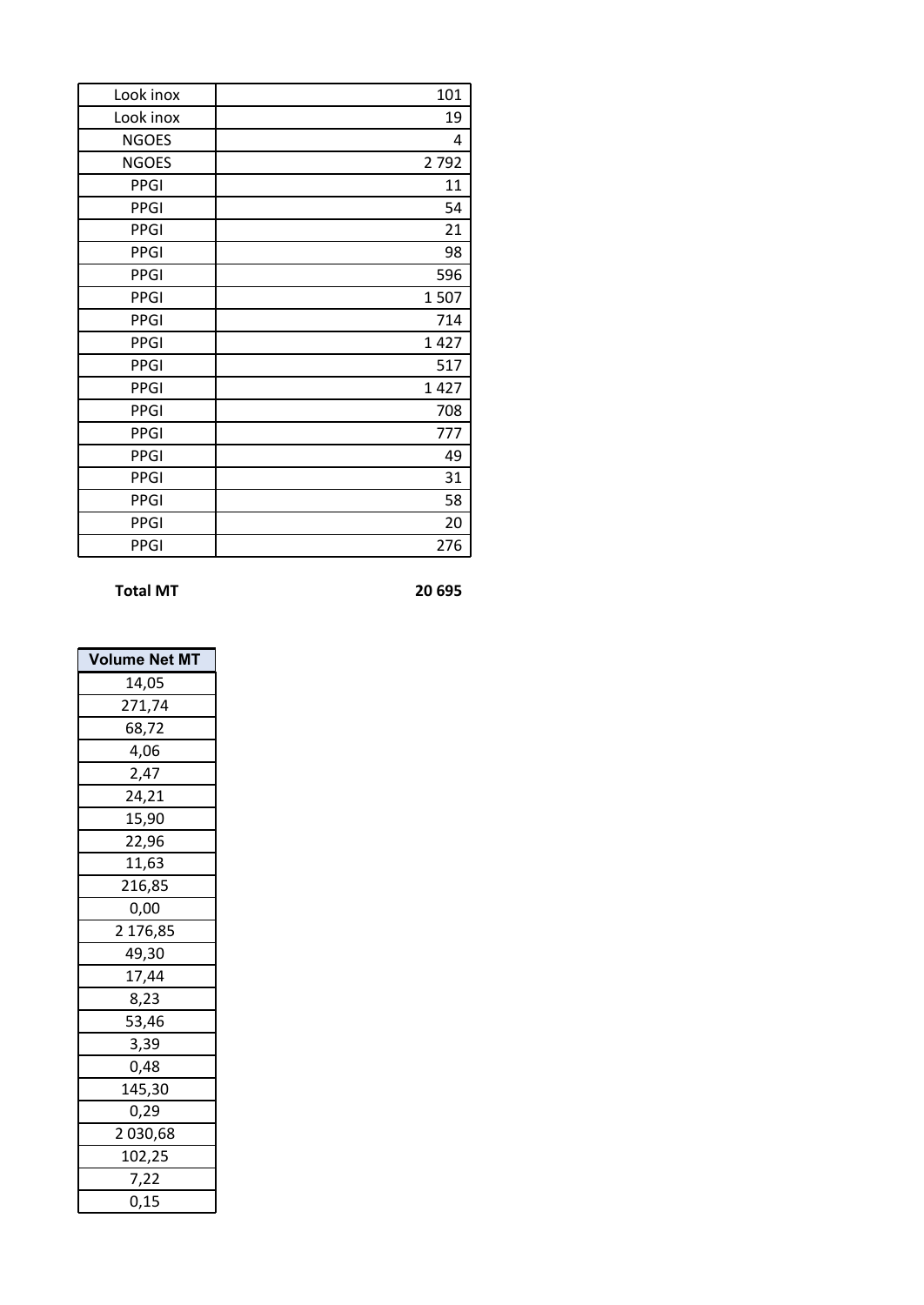| 0,00               |
|--------------------|
| 1,15               |
| 3,52               |
| 0,00               |
| 1,55               |
| $\overline{55,81}$ |
| 1,36               |
| 1,30               |
| 0,00               |
| 0,39               |
| 0,10               |
| 0,41               |
| 328,04             |
| 306,26             |
| 959,23             |
| 1,09               |
| $\frac{1}{4,07}$   |
| 9,41               |
| 0,62               |
| 3,28               |
| 0,06               |
| 13,31              |
| 32,59              |
| 128,90             |
| 0,09               |
| 1512,12            |
| 143,45             |
| 1568,45            |
| 1 065,00           |
|                    |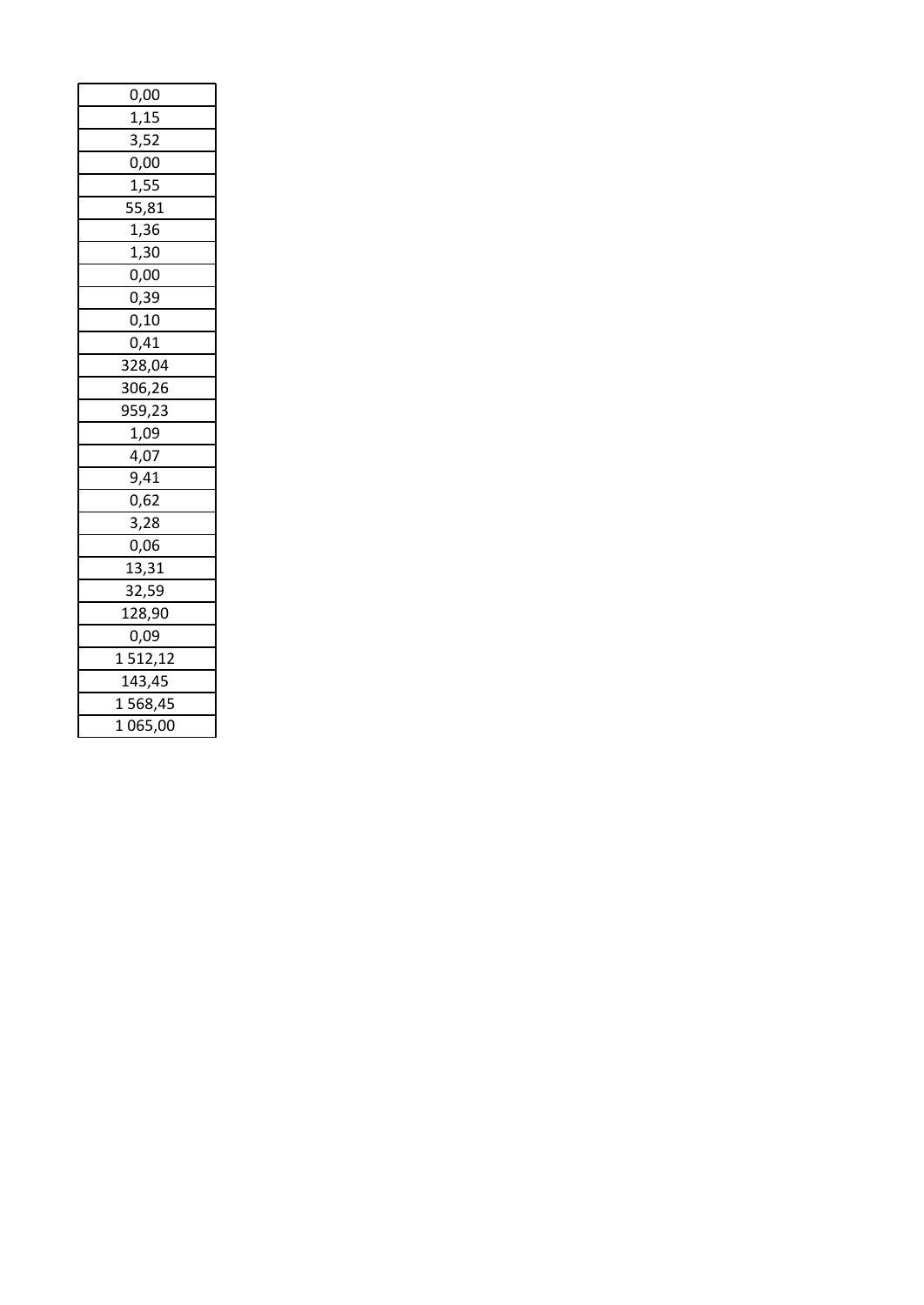## Metal Sider

| <b>Norme</b>       | Grade   | <b>Nominal Section (mm)</b> |
|--------------------|---------|-----------------------------|
| NA 8634 ISO 6935-2 | Fe E500 | $150*150$ Max = +/- 2%      |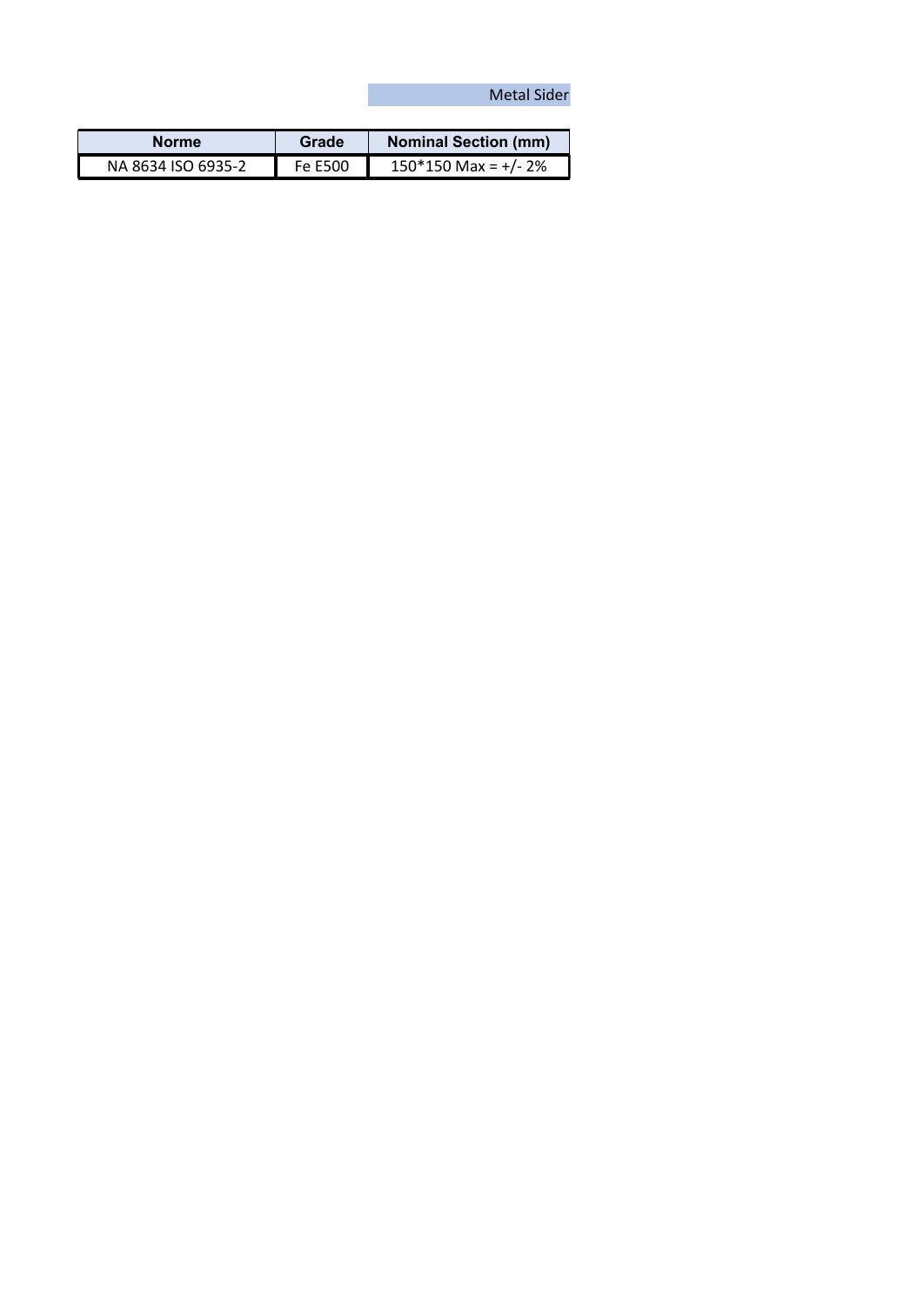Billettes **Length (mm) Annual Consumption (MT)** : Round Reinforcing Bar

12 000 +/- 35mm 500 000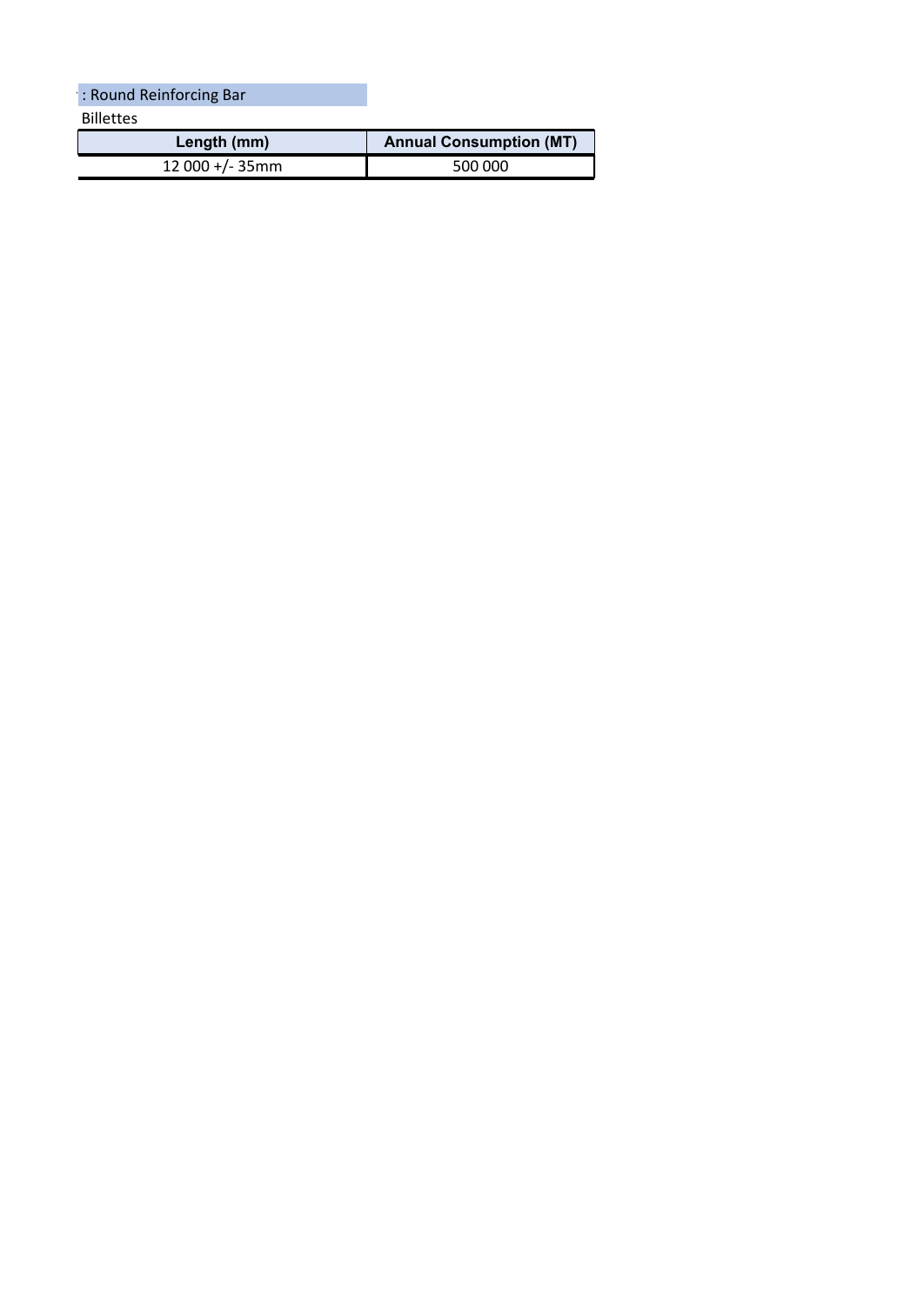## Métal Structure

| <b>Desination</b> | Grade  | Length (mm) | Tickenesse (mm) |
|-------------------|--------|-------------|-----------------|
| Coil HDG          | S350GD | 1250        | 1,5             |
| Coil HDG          | S350GD | 1250        |                 |
| Coil HDG          | S350GD | 1250        | 2,5             |
| Coil HDG          | S350GD | 1250        |                 |

**Total MT**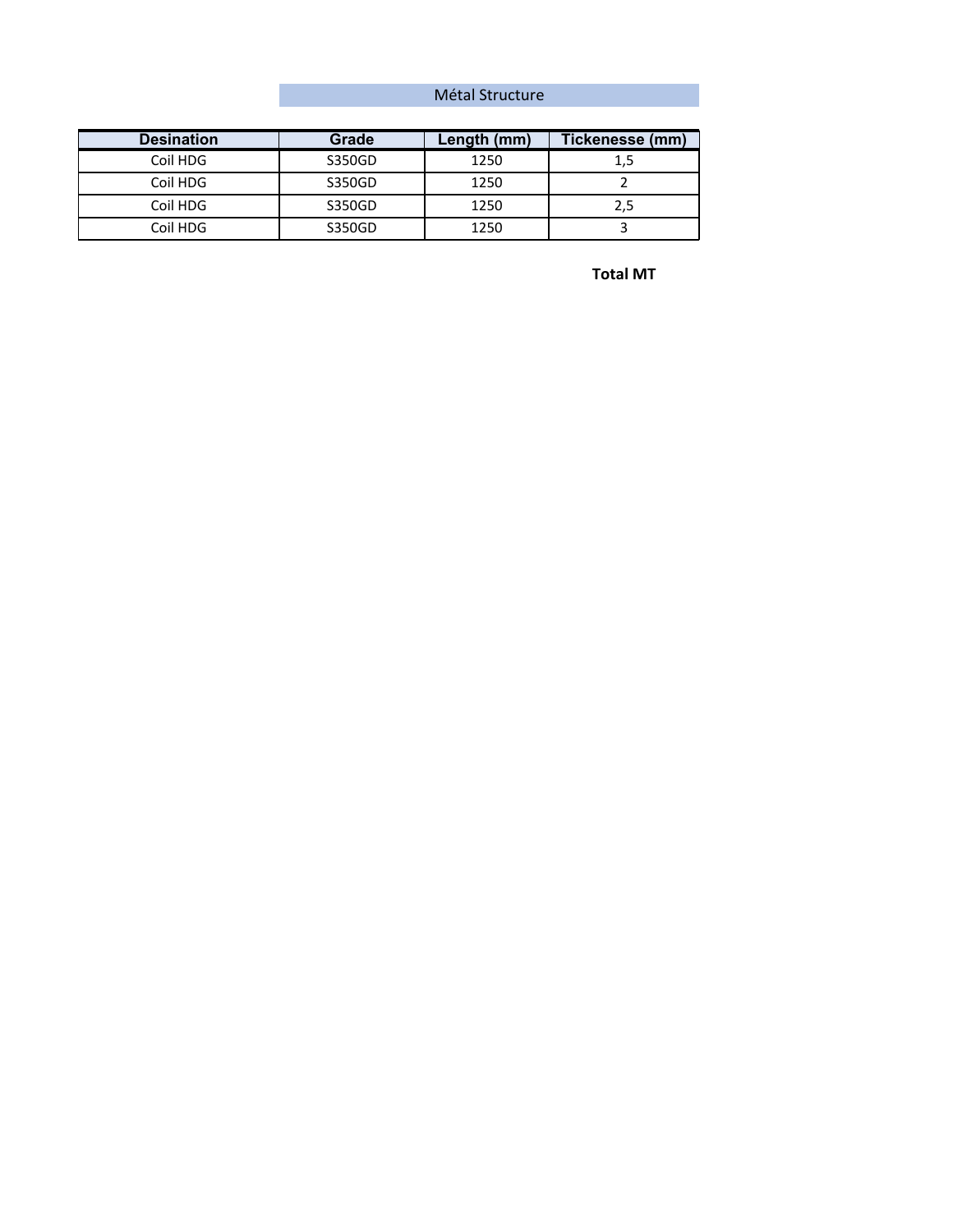| <b>Annual consumption</b> |       |  |
|---------------------------|-------|--|
|                           | 1 200 |  |
|                           | 1 200 |  |
|                           | 1600  |  |
|                           | 1 200 |  |

**200**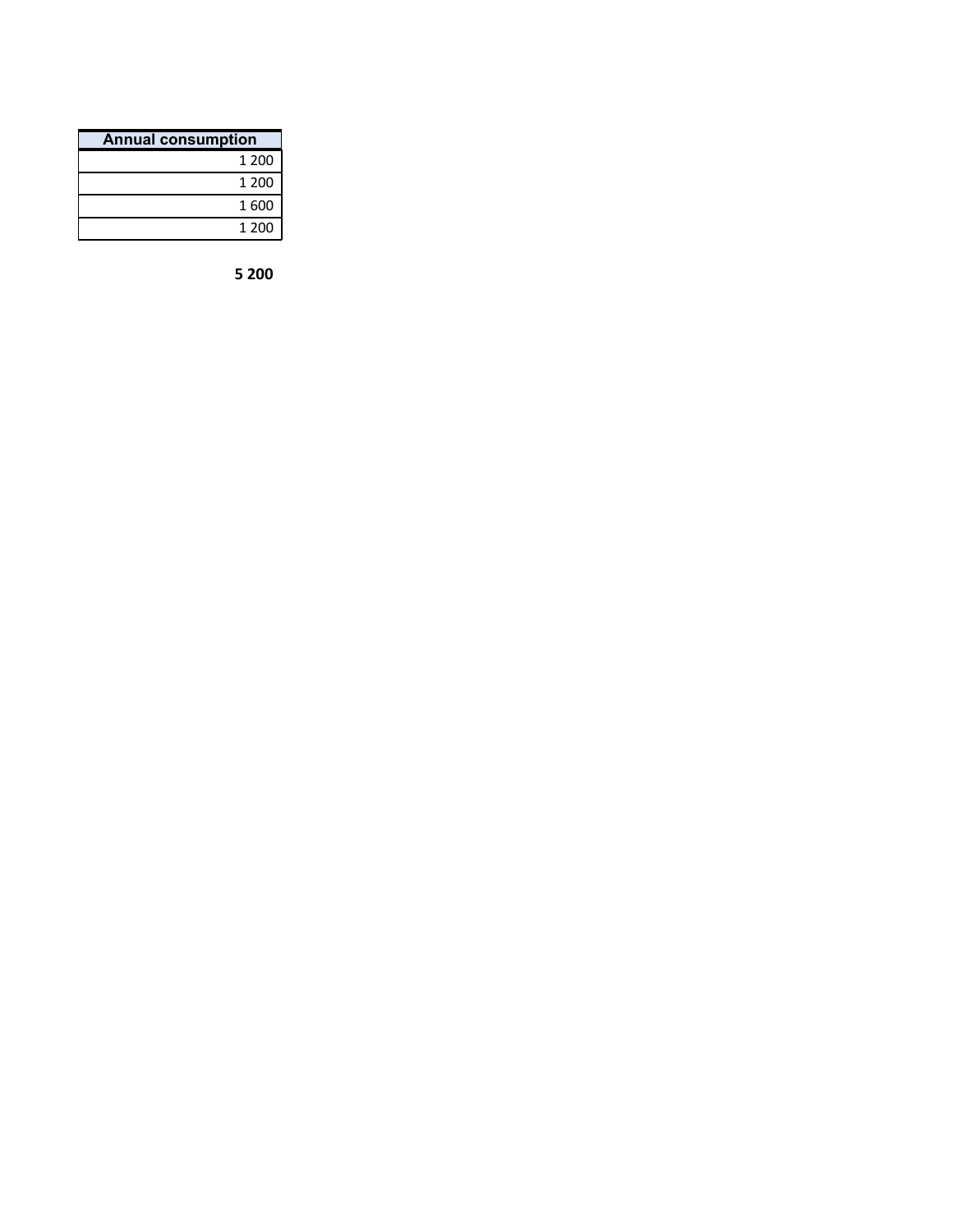## Steel Baticompos : Sandwich Panel

| Designation                    | Sub Segment              | Thickness | Width | Color           |
|--------------------------------|--------------------------|-----------|-------|-----------------|
| TOLE PREL 1059 X 0.40 RAL 9001 | PPGI CONSTRUCTION        | 0,4       | 1059  | <b>RAL 9001</b> |
| TOLE PREL 1059 X 0.30 RAL 9001 | <b>PPGI CONSTRUCTION</b> | 0,3       | 1059  | <b>RAL 9001</b> |
| TOLE PREL 1059 X 0.50 RAL 1014 | <b>PPGI CONSTRUCTION</b> | 0,5       | 1059  | <b>RAL 1014</b> |
| TOLE PREL 1059 X 0.50 RAL 1015 | <b>PPGI CONSTRUCTION</b> | 0,5       | 1059  | <b>RAL 1015</b> |
| TOLE PREL 1059 X 0.50 RAL 5012 | PPGI CONSTRUCTION        | 0,5       | 1059  | <b>RAL 5012</b> |
| TOLE PREL 1059 X 0.50 RAL 9001 | <b>PPGI CONSTRUCTION</b> | 0,5       | 1059  | <b>RAL 9001</b> |
| TOLE PREL 1094 X 0.40 RAL 9001 | PPGI CONSTRUCTION        | 0,4       | 1094  | <b>RAL 9001</b> |
| TOLE PREL 1250 X 0.50 RAL 9001 | <b>PPGI CONSTRUCTION</b> | 0,5       | 1250  | <b>RAL 9001</b> |
| TOLE PREL 1250 X 0.60 RAL 1015 | <b>PPGI CONSTRUCTION</b> | 0,6       | 1250  | <b>RAL 1015</b> |
| TOLE PREL 1250 X 0.60 RAL 8023 | <b>PPGI CONSTRUCTION</b> | 0,6       | 1250  | <b>RAL 8023</b> |
| TOLE PREL 1250 X 0.60 RAL9001  | <b>PPGI CONSTRUCTION</b> | 0,6       | 1250  | RAL9001         |
| TOLE PREL 1250 X 0.70 RAL 8023 | <b>PPGI CONSTRUCTION</b> | 0,7       | 1250  | <b>RAL 8023</b> |
| TOLE PREL 1250 X 0.70 RAL9001  | <b>PPGI CONSTRUCTION</b> | 0,7       | 1250  | RAL9001         |
| TOLE PREL 1250 X 1.00 RAL 7042 | <b>PPGI CONSTRUCTION</b> | 1         | 1250  | <b>RAL 7042</b> |
| TOLE PREL 1059 X 0.50 RAL 3020 | <b>PPGI CONSTRUCTION</b> | 0,5       | 1059  | <b>RAL 3020</b> |
| TOLE PREL 1059 X 0.50 RAL 7042 | <b>PPGI CONSTRUCTION</b> | 0,5       | 1059  | <b>RAL 7042</b> |

| <b>Plastic / Chemical</b> |                         |
|---------------------------|-------------------------|
| Designation               | Annual consumption (MT) |
| Polyol                    | 530                     |
| Pentane                   | 45                      |
| Iso cyanates              | 1100                    |

**Total MT 1675**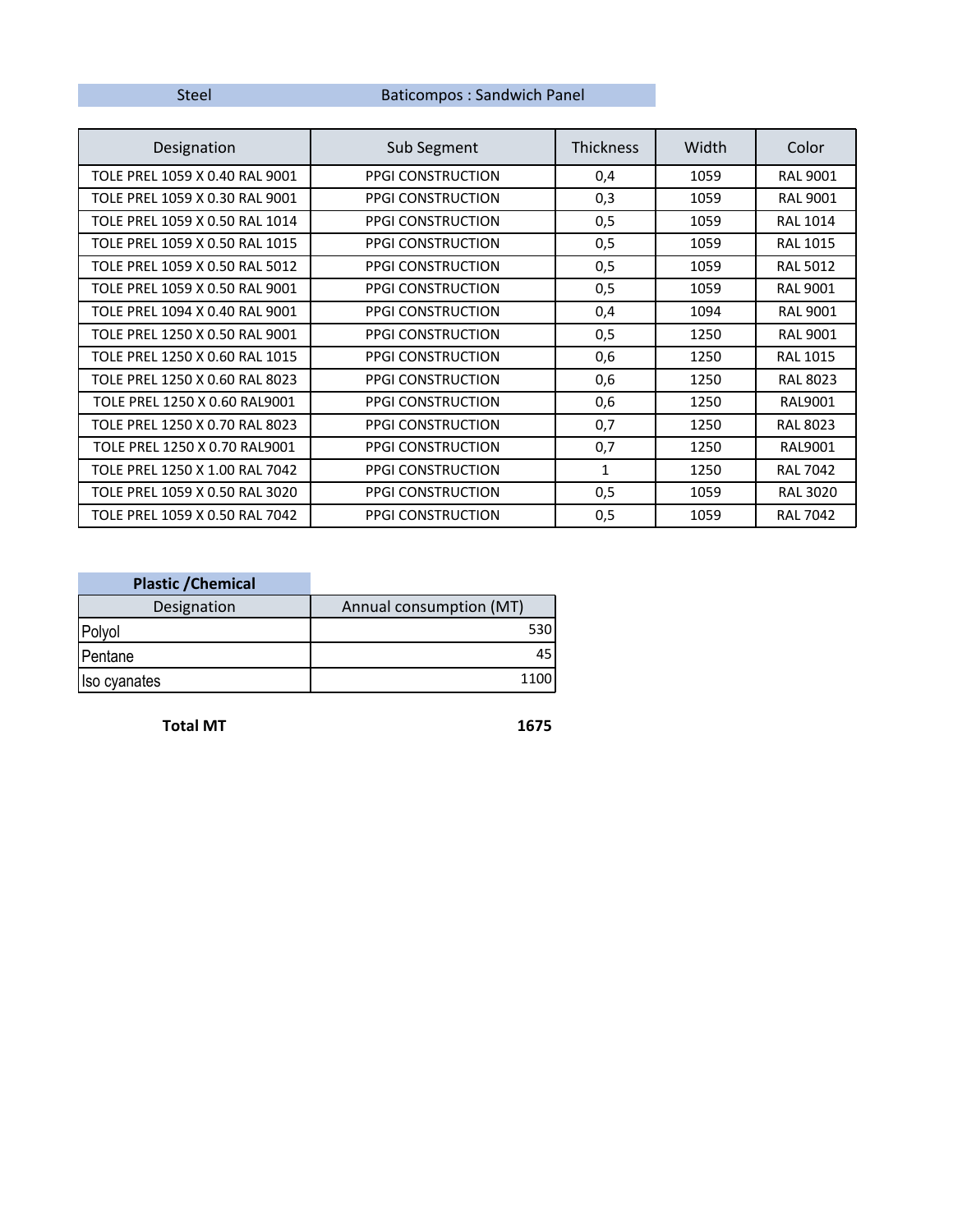| <b>ZN Coating</b> | Annual consumption (MT) |
|-------------------|-------------------------|
| Z <sub>100</sub>  | 500                     |
| Z80               | 500                     |
| Z100              | 300                     |
| Z100              | 250                     |
| Z <sub>100</sub>  | 1600                    |
| Z100              | 1500                    |
| Z100              | 2100                    |
| Z <sub>100</sub>  | 1000                    |
| Z100              | 500                     |
| Z <sub>100</sub>  | 1000                    |
| Z <sub>100</sub>  | 500                     |
| Z100              | 1500                    |
| Z <sub>100</sub>  | 1000                    |
| Z <sub>100</sub>  | 200                     |
| Z100              | 200                     |
| Z100              | 300                     |

**Total MT 12 950**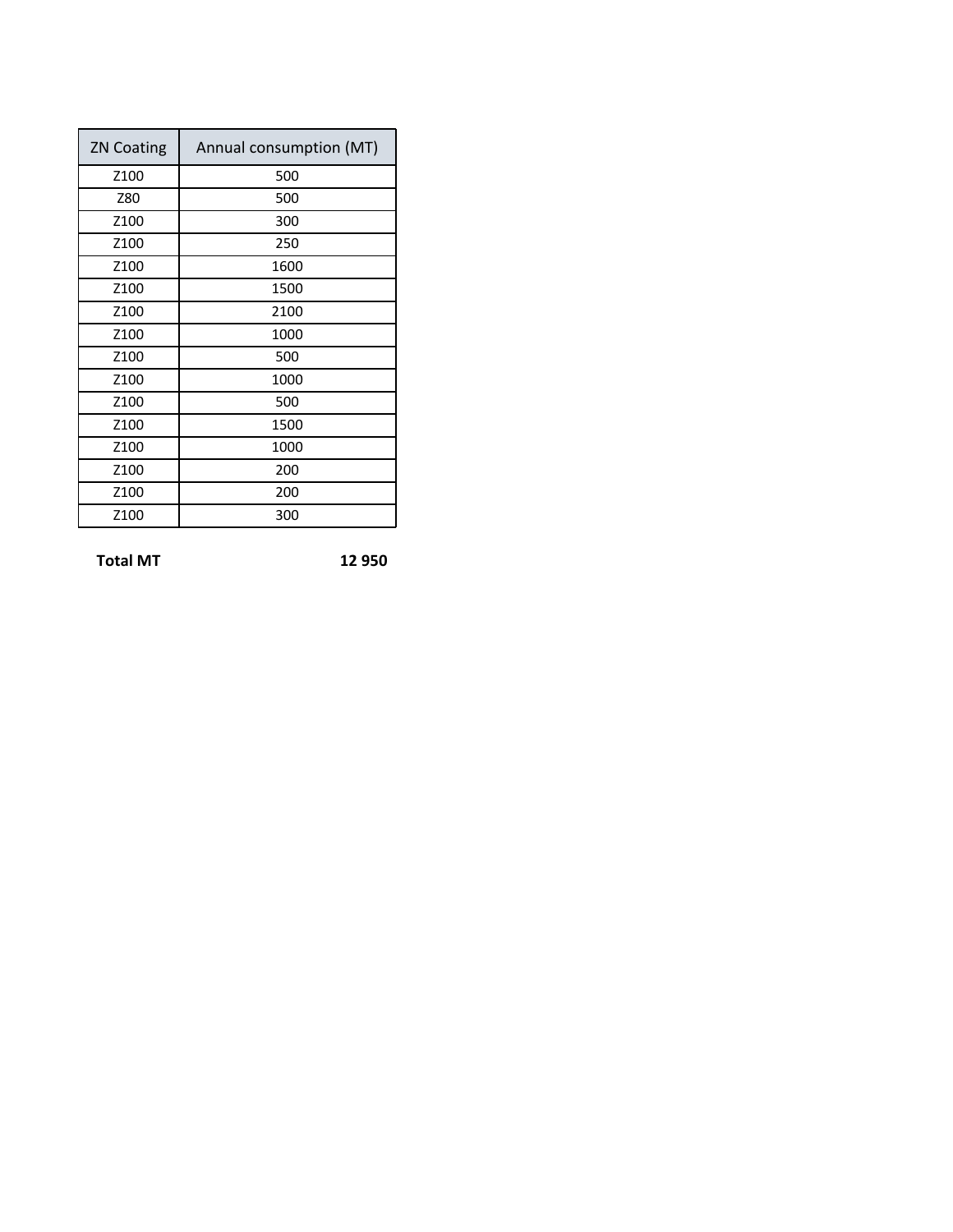## Cevital Food

| Produit             | Annual consumption (MT) |
|---------------------|-------------------------|
| <b>IPET</b>         | 20 600                  |
| PP                  | 420                     |
| <b>PEBD</b>         | 545                     |
| <b>PEHD Bouchon</b> | 1700                    |
| <b>PEHD Palette</b> | 2 700                   |

**Total MT 25 965**